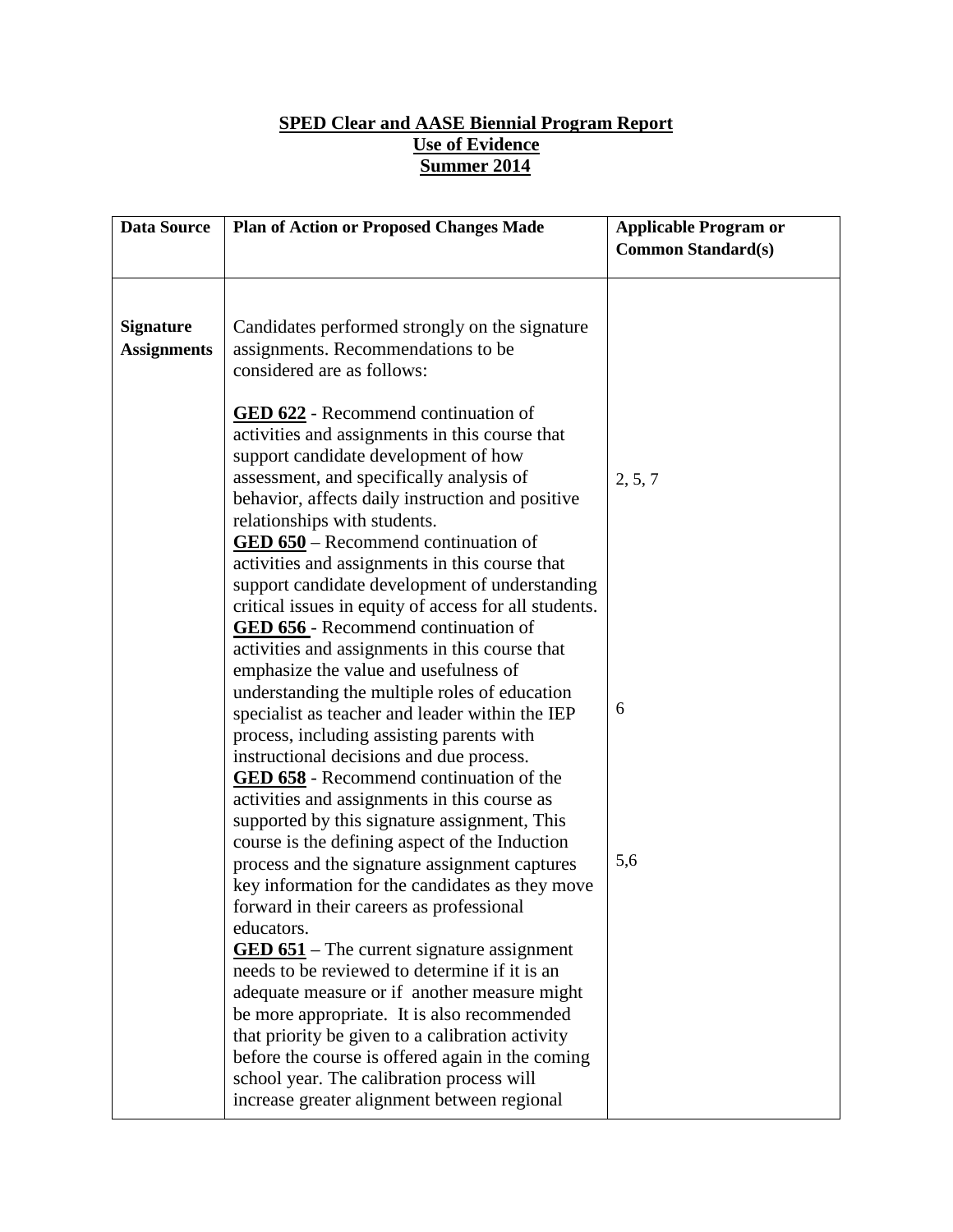| centers on scoring of the assignment.<br>$\underline{\text{GED 652}}$ – Recommend continuation of<br>activities and assignments in this course that<br>support candidate development of understanding<br>and instruction of students with autism<br>spectrum disorder.<br>$\underline{\text{GED 653}}$ – Recommend continuation of<br>activities and assignments in this course that<br>support candidate development of understanding<br>and instruction of students with traumatic brain<br>injury<br>$\underline{\text{GED 661}}$ – Recommend continuation of<br>activities and assignments in this course that<br>support candidate development of understanding<br>and instruction of students in early childhood<br>special education programs and services. | 4,7<br>$EDAA$ 1,2  |
|--------------------------------------------------------------------------------------------------------------------------------------------------------------------------------------------------------------------------------------------------------------------------------------------------------------------------------------------------------------------------------------------------------------------------------------------------------------------------------------------------------------------------------------------------------------------------------------------------------------------------------------------------------------------------------------------------------------------------------------------------------------------|--------------------|
|                                                                                                                                                                                                                                                                                                                                                                                                                                                                                                                                                                                                                                                                                                                                                                    | ASDAA 1,2          |
|                                                                                                                                                                                                                                                                                                                                                                                                                                                                                                                                                                                                                                                                                                                                                                    | <b>TBIAA 1,2,4</b> |
|                                                                                                                                                                                                                                                                                                                                                                                                                                                                                                                                                                                                                                                                                                                                                                    | ECSEAA 1,2,3       |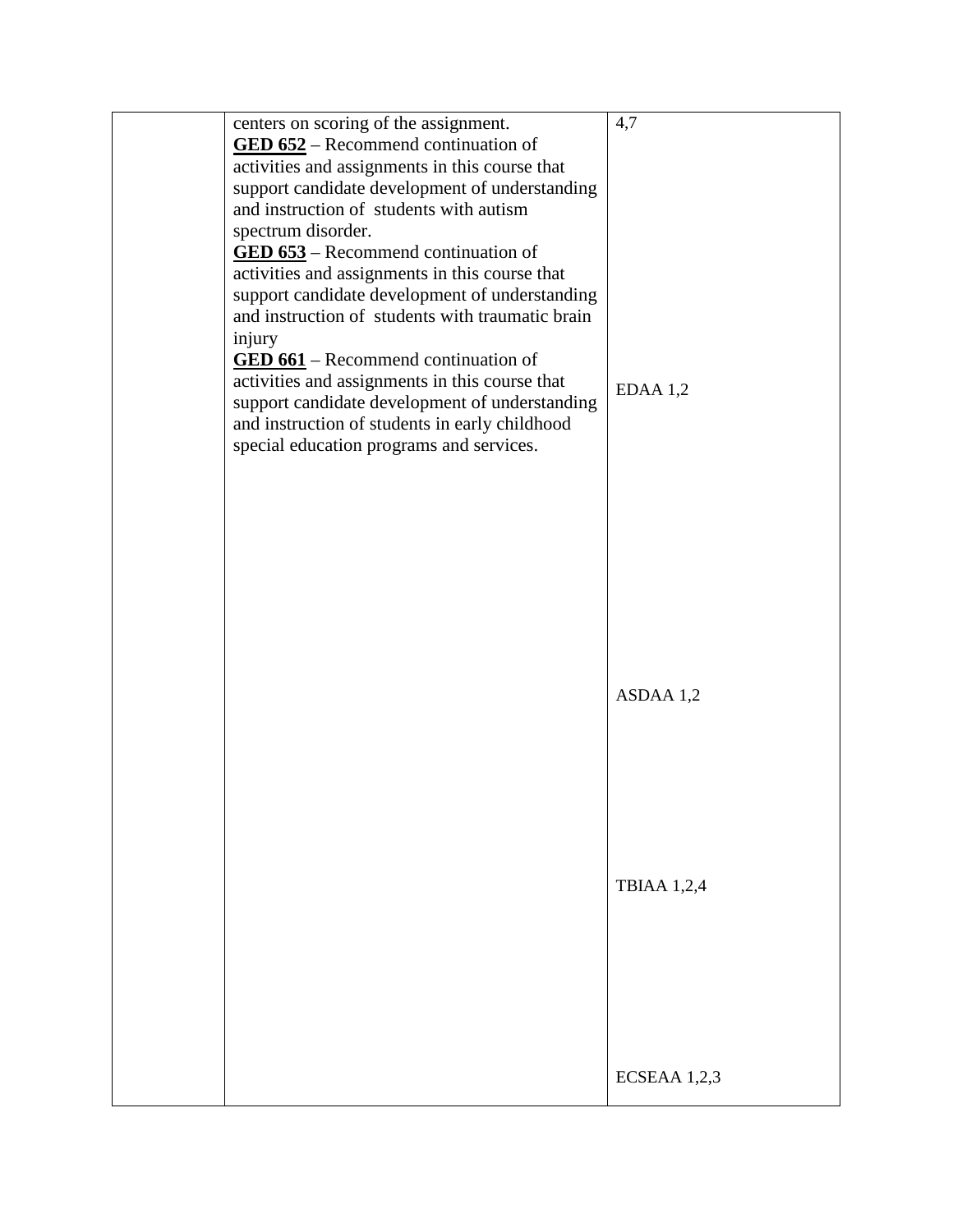| <b>Dispositions</b> | Candidates scored higher than 3.5/4 on all<br>dispositional criteria. Candidates scored<br>relatively higher on Indicator 2 Honesty and<br><i>Integrity</i> (3.78/4) than they did on Indicator 8<br>Diligence for Work Habits and Responsibility<br>for Learning (3.52/4). Candidates scored<br>higher with 6 of the 8 criteria at 3.85/4 or<br>higher. Diligence in Work Habits and<br><i>Responsibility for Learning</i> (3.69/4) and<br>Harmony in the Learning Community $(3.69/4)$<br>were scored relatively lower when compared to<br>the other dispositional criteria. As the<br>dispositions changed from 8 to 4, candidates<br>demonstrated that <i>Disposition 1 Honor</i> (3.64/4)<br>was the highest score and relatively lower was<br>Disposition 3 Reflective Learner (3.43/4). With<br>the recent change from 8 Dispositions to 4<br>Dispositions, it would be useful for the program<br>team to review the Table 19 findings and<br>identify ways in which support for Dispositions<br>can be increased in coursework across the<br>program. Recommendations include<br>continuation of specific points of assessment of<br>Dispositions within the program along with<br>intentional activities and/or assignments within<br>courses to support the development of the<br>Dispositions throughout the candidate's<br>experience of the program. |  |
|---------------------|-------------------------------------------------------------------------------------------------------------------------------------------------------------------------------------------------------------------------------------------------------------------------------------------------------------------------------------------------------------------------------------------------------------------------------------------------------------------------------------------------------------------------------------------------------------------------------------------------------------------------------------------------------------------------------------------------------------------------------------------------------------------------------------------------------------------------------------------------------------------------------------------------------------------------------------------------------------------------------------------------------------------------------------------------------------------------------------------------------------------------------------------------------------------------------------------------------------------------------------------------------------------------------------------------------------------------------------------------------------------|--|
| <b>Exit Survey</b>  | Candidates indicated confidence and satisfaction<br>with the overall program. They scored the area of<br>Teaching faculty helped me become more<br>knowledgeable and sensitive in my preparation to<br>work with diverse students with and average mean<br>score of 4.86/5. However, although 90.5% were in<br>agreement and strong agreement, 7.14% indicated<br>they were "unsure" about their capacity to actively<br>and effectively participate in instructional teams and<br>professional decisions. Similarly, 14.29% were<br>"unsure" about their competency to share their<br>knowledge about pedagogical content through<br>leadership roles in school and community. Clearly,                                                                                                                                                                                                                                                                                                                                                                                                                                                                                                                                                                                                                                                                          |  |